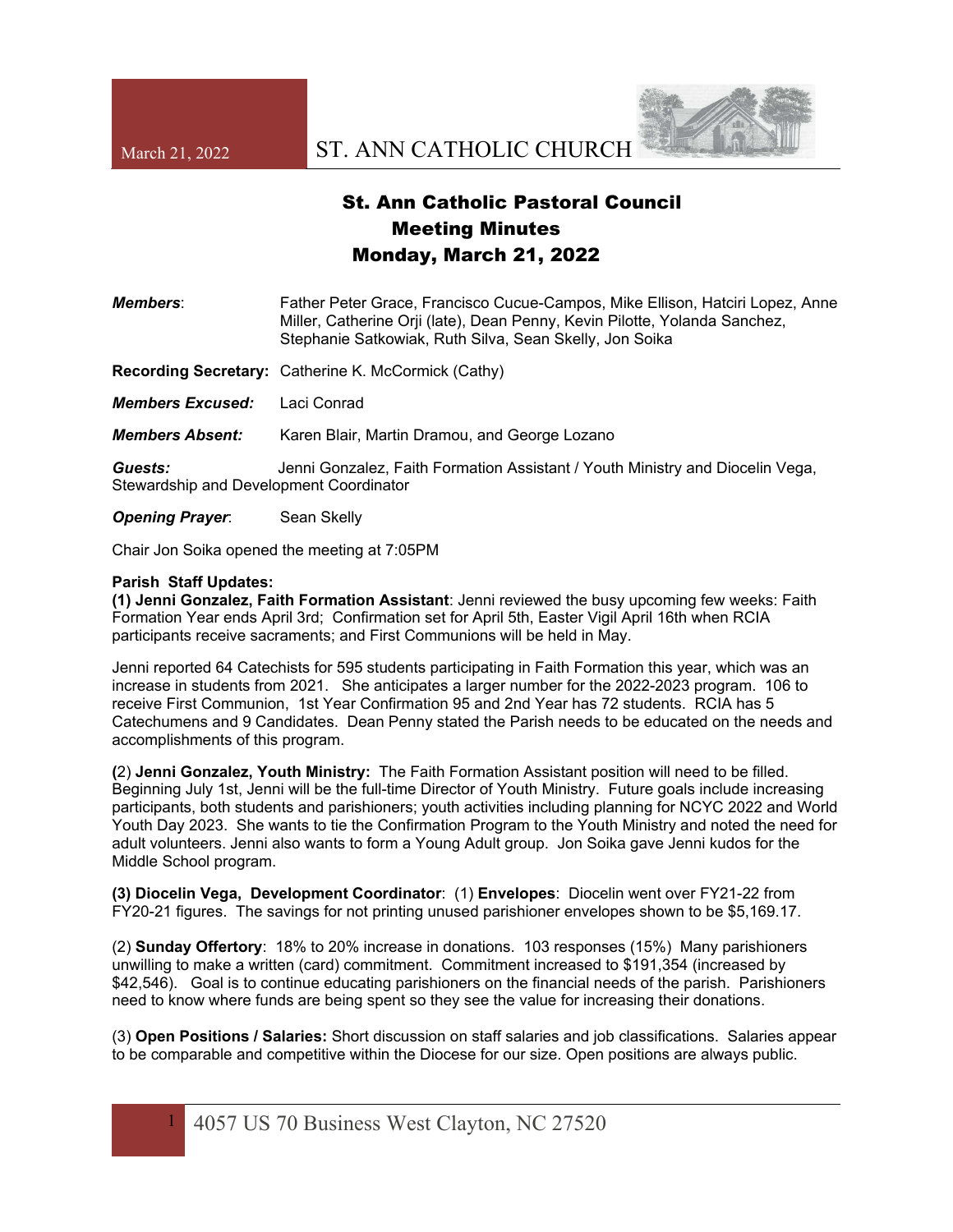## March 21, 2022 ST. ANN CATHOLIC CHURCH



 (4) **Ministry Liaison discussion**: Catherine Orji voiced her opinion for all ministries to be represented at a mandatory Ministry group meeting of all group leaders, so there would be more cohesion for activities and reports to the Pastoral Council. It was noted that this already occurs with the Hispanic Ministries. Further education and discussion needed.

**Finance / Building Committee Updates:** Dean Penny reported the Cash Flow is good with Offertory Income above projections and current expenditures below projections. A suggestion to see Pie Chart(s) in presentation may be clearer for points made. Dean noted QR codes at the pews brought in \$5,000 last month. He continues to see the need for continuous communication with parishioners.

 **Columbarium:** Committee members: Anne, Sandy, Dean, Cecilia Soporowska and Yolanda Sanchez. 74 Niches and 3 memorial plaques have been sold. Construction Update: due to delays in material deliveries, construction completion date has now been extended to early May.

 **Multi-Unit Storage Shed:** Design Changes in progress to satisfy Building permit office. Material pricing increases weekly. Estimated cost is \$200,000 - Funding secured thru Food Pantry Grants: \$45,000 with \$155,000 needed to complete this project.

 **Church Sound System Project:** One speaker is giving electrical feedback. Rental of a lift to pinpoint the speaker problem needed so resolution may take a few weeks. Temporary speakers are in place. Dean gave thanks to Nick Petro for all his hard work.

 **Parish Center / Social Hall**: TV / Video wall project in progress. Materials have been delivered.

 **Adjacent Land: Grantham 15 Acre Parcel:** Dean indicated efforts continue to obtain written confirmation from Flora Grantham of her intention to sell property to the Church. **Girsberger Parcel** south of the Church: Developer expects to close on the property April 8 so more will be known then.

*Bishop's Annual Appeal Update:* **Anne Miller** reported BAA total is slightly ahead in amount of donations (although pledges are lower). Hearts Campaign total - \$3,388, Photography Raffle - \$590 and second raffle (Day at Farm) is underway. The Ministry appeal yielded a raffle basket from BOHM and Food Pantry will add a Tshirt and bag of coffee to the Fathers' Day raffle. There will be a third BAA raffle (Spa type articles) soon.

Anne reiterated the need for assistance - scheduling, selling, graphics and hopes for a few more volunteers.

**2022 Pastoral Council Elections: Yolanda Sanchez** outlined the steps being taken with bilingual notices running in the Church Bulletin. She thanked fellow committee members for all their assistance: Hatciri Lopez, Catherine Orji, Ruth Silva and Sean Skelly. Election weekend will be May 21 - 22 with counting of ballots to be completed by May 24 and Candidates to be notified by Fr. Peter by June 7th. Chair Soika thanked the Committee for all efforts.

**Remarks from the Pastor:** Father Peter thanked all staffers and volunteers for ALL their efforts.

**Minutes from February 14, 2022:** Motion made by Stephanie Satkowiak to accept minutes as presented with second from Mike Ellison. Motion carried unanimously.

*Closing Prayer:* Father Peter